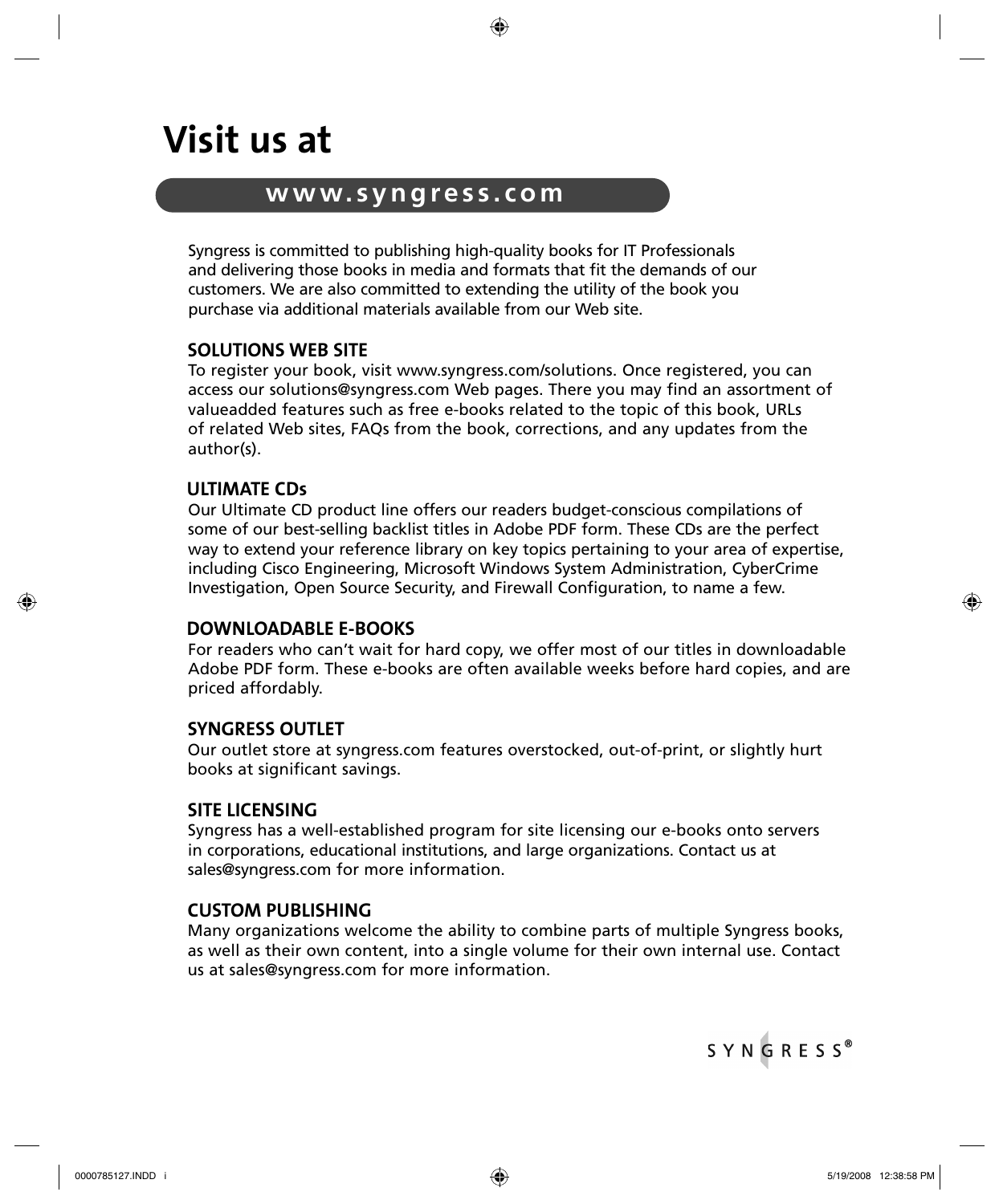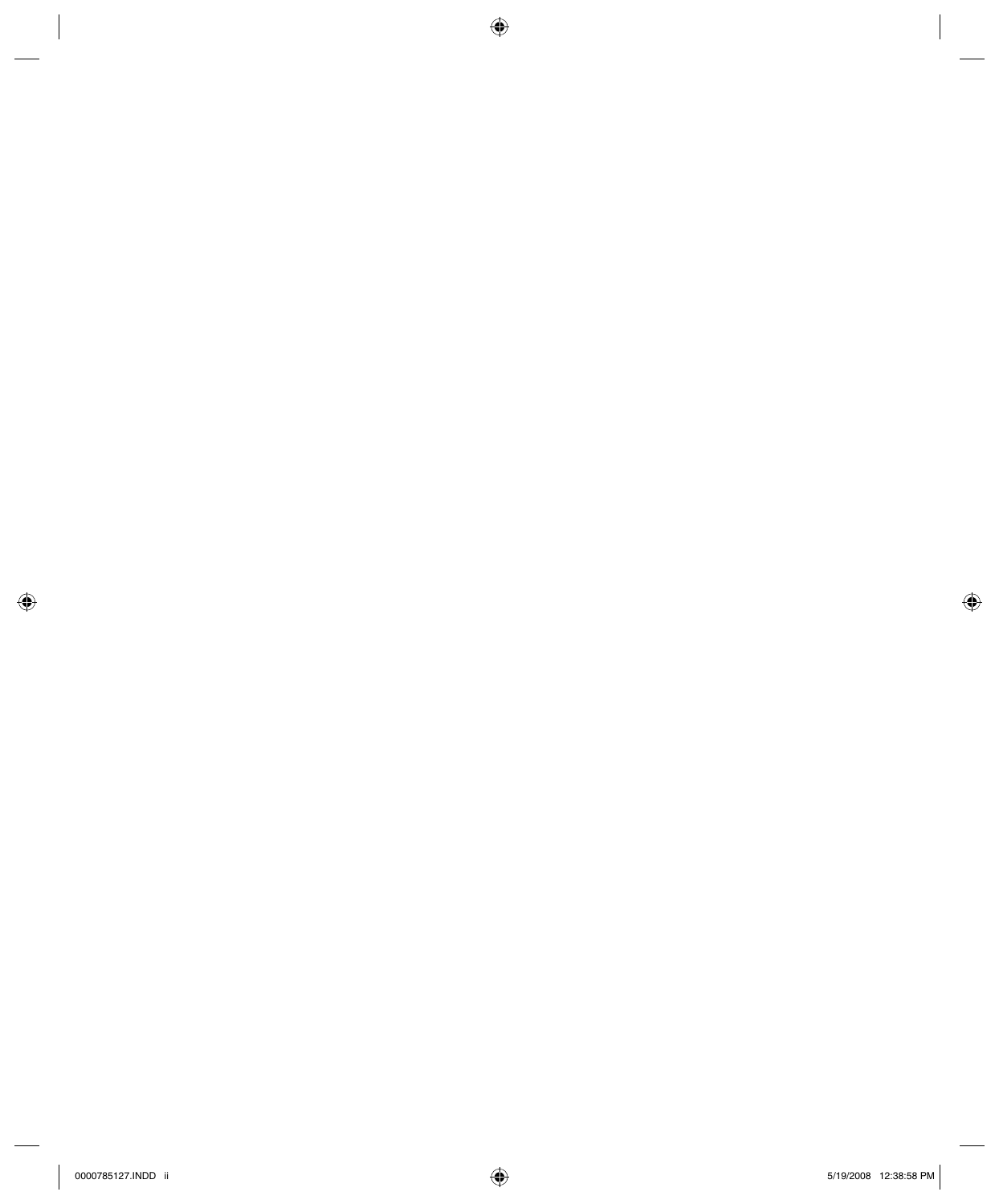# **Programming Lego Mindstorms NXT**

⊕

**Owen Bishop** 

♠

♠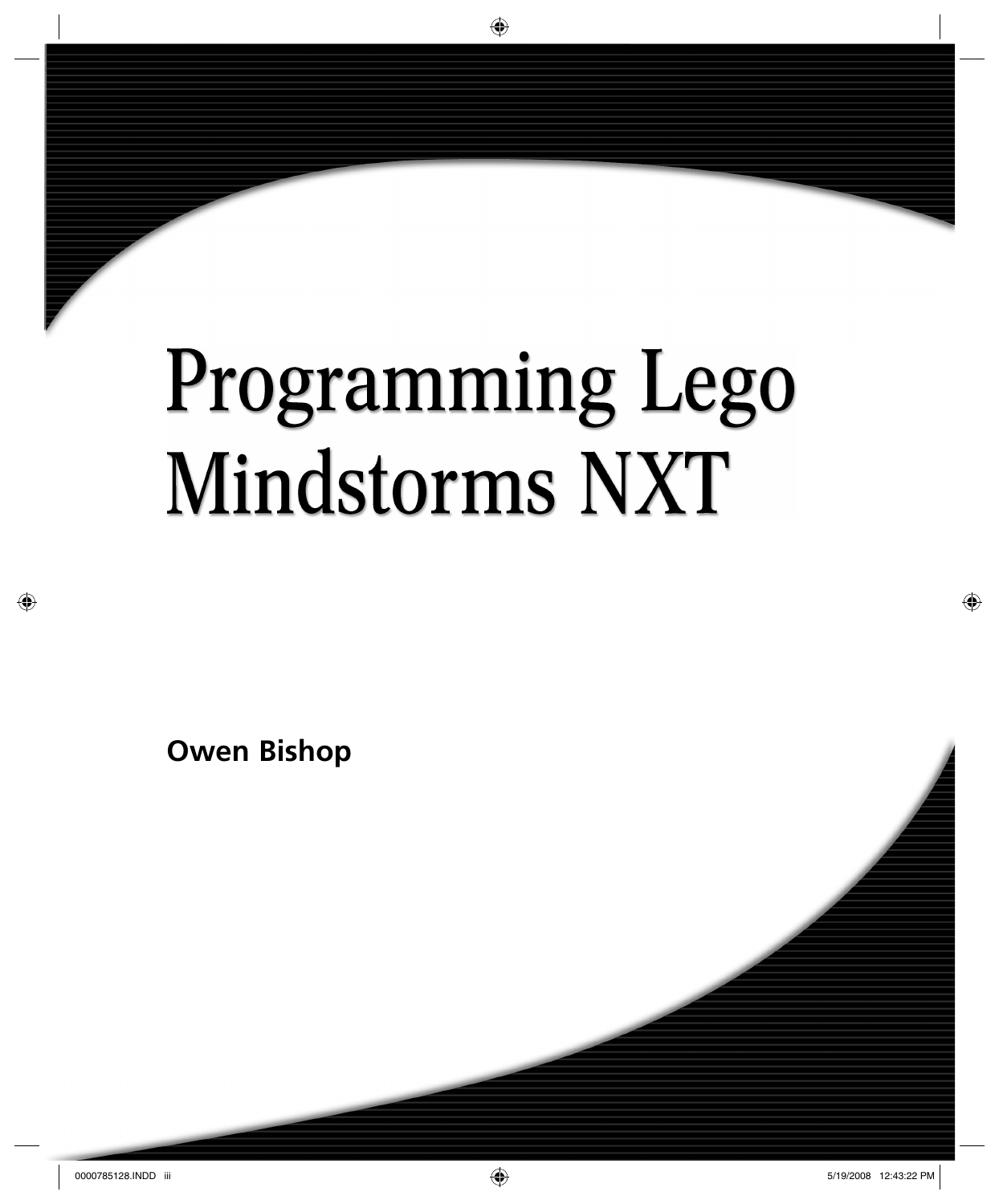Elsevier, Inc., the author(s), and any person or firm involved in the writing, editing, or production (collectively "Makers") of this book ("the Work") do not guarantee or warrant the results to be obtained from the Work.

⊕

There is no guarantee of any kind, expressed or implied, regarding the Work or its contents. The Work is sold AS IS and WITHOUT WARRANTY. You may have other legal rights, which vary from state to state.

In no event will Makers be liable to you for damages, including any loss of profits, lost savings, or other incidental or consequential damages arising out from the Work or its contents. Because some states do not allow the exclusion or limitation of liability for consequential or incidental damages, the above limitation may not apply to you.

You should always use reasonable care, including backup and other appropriate precautions, when working with computers, networks, data, and files.

Syngress Media®, Syngress®, "Career Advancement Through Skill Enhancement®," "Ask the Author UPDATE®," and "Hack Proofing®," are registered trademarks of Elsevier, Inc. "Syngress: The Definition of a Serious Security Library"™, "Mission Critical™," and "The Only Way to Stop a Hacker is to Think Like One™" are trademarks of Elsevier, Inc. Brands and product names mentioned in this book are trademarks or service marks of their respective companies.

| KEY | <b>SERIAL NUMBER</b> |
|-----|----------------------|
| 001 | HJIRTCV764           |
| 002 | PO9873D5FG           |
| 003 | 829KM8NJH2           |
| 004 | <b>BAL923457U</b>    |
| 005 | CVPLO6WO23           |
| 006 | <b>VBP965T5T5</b>    |
| 007 | HJJJ863WD3E          |
| 008 | 2987GVTWMK           |
| 009 | 629MP5SDJT           |
| 010 | IMWO295T6T           |
|     |                      |

### PUBLISHED BY

Syngress Publishing, Inc. Elsevier, Inc. 30 Corporate Drive Burlington, MA 01803

#### Programming Lego Mindstorms NXT

Copyright © 2008 by Elsevier, Inc. All rights reserved. Printed in the United States of America. Except as permitted under the Copyright Act of 1976, no part of this publication may be reproduced or distributed in any form or by any means, or stored in a database or retrieval system, without the prior written permission of the publisher, with the exception that the program listings may be entered, stored, and executed in a computer system, but they may not be reproduced for publication.

Printed in the United States of America 1 2 3 4 5 6 7 8 9 0

ISBN 13: 978-1-59749-278-2

Page Layout and Art: SPi Publishing Services Copy Editor: Judy Eby

For information on rights, translations, and bulk sales, contact Matt Pedersen, Commercial Sales Director and Rights, at Syngress Publishing; email m.pedersen@elsevier.com.

⊕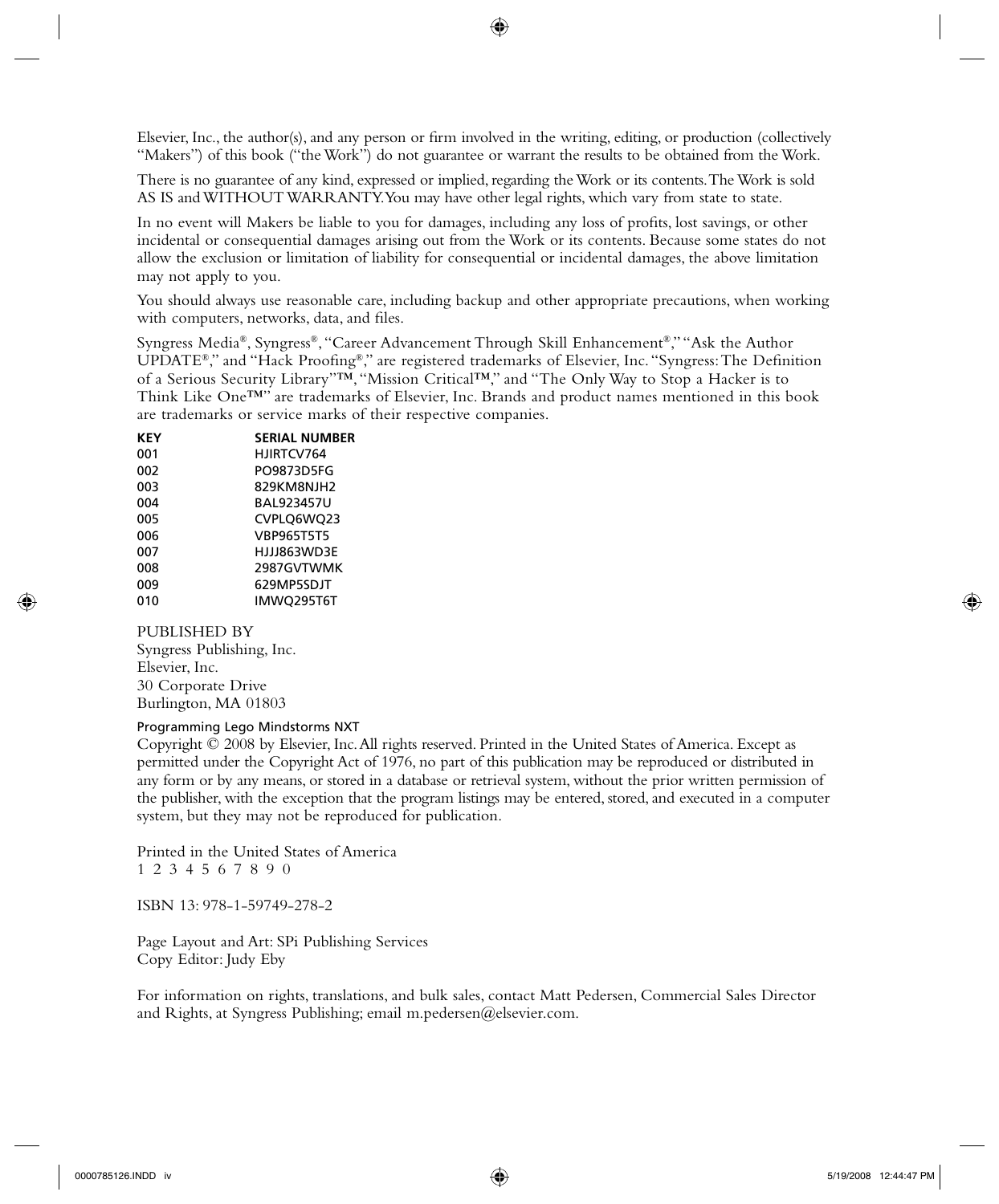## **Author**

Owen Bishop is the author of over 80 books, mostly on electronics and computing, including the best-selling *Commodore 64 Games Book*. His most recent publication is the *Robot Builder's Cookbook* (Elsevier/Newnes, 2007).

⊕

Owen's talent for introducing the world's of electronics and computing has long been proven fact with his textbooks, professional introductions and hobby guides being chosen by thousands of students, lecturers and enthusiasts. With Owen's clear program descriptions you can get your robot up and running quickly, even if you are a beginner, and have fun whilst doing so.

Educated in England, at Bristol University and the University of Oxford, Owen has lived and worked in several countries as a science education adviser for UNESCO and the British Council. He is at present a freelance technical writer, living in Perth, Western Australia.

⊕

⊕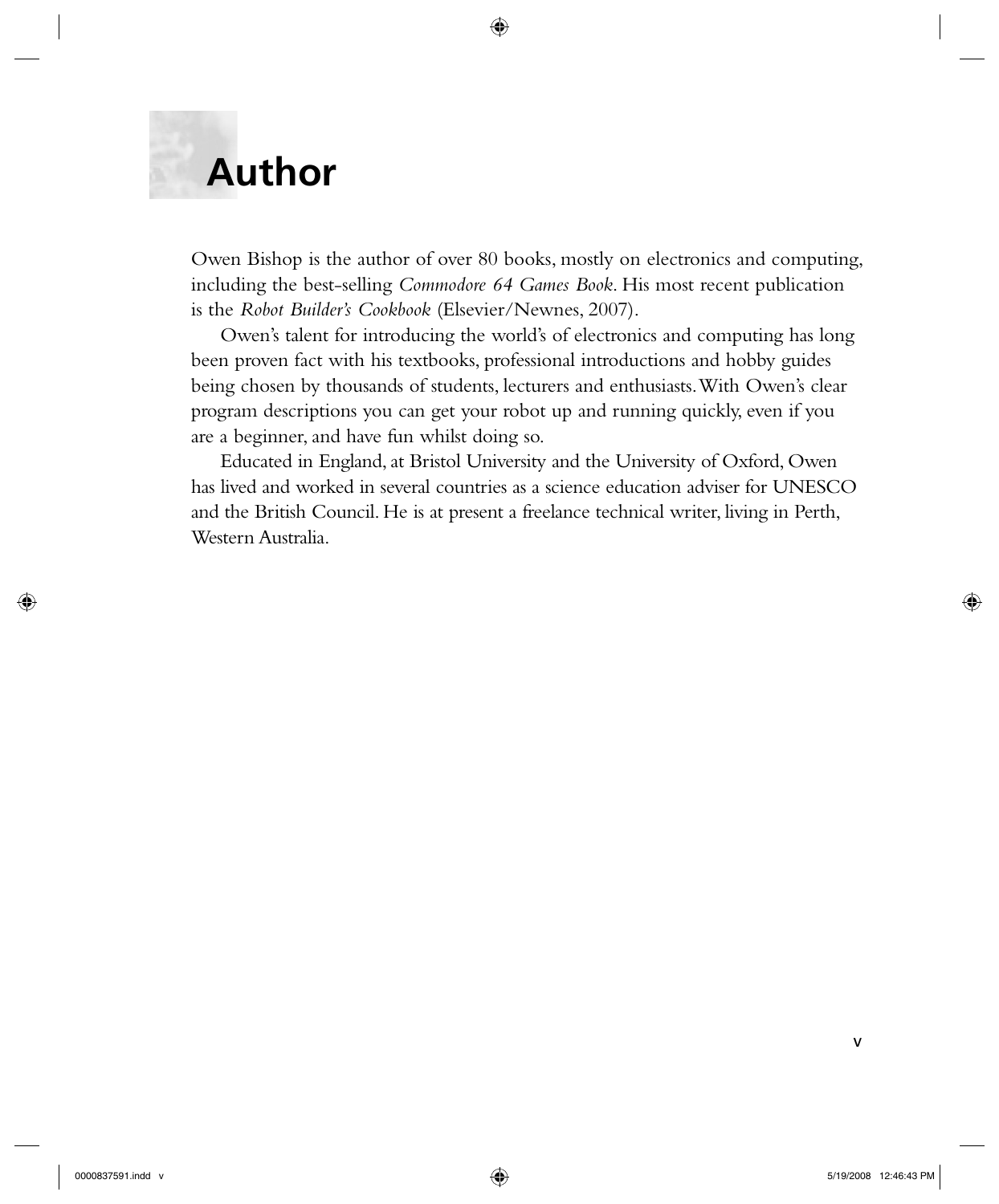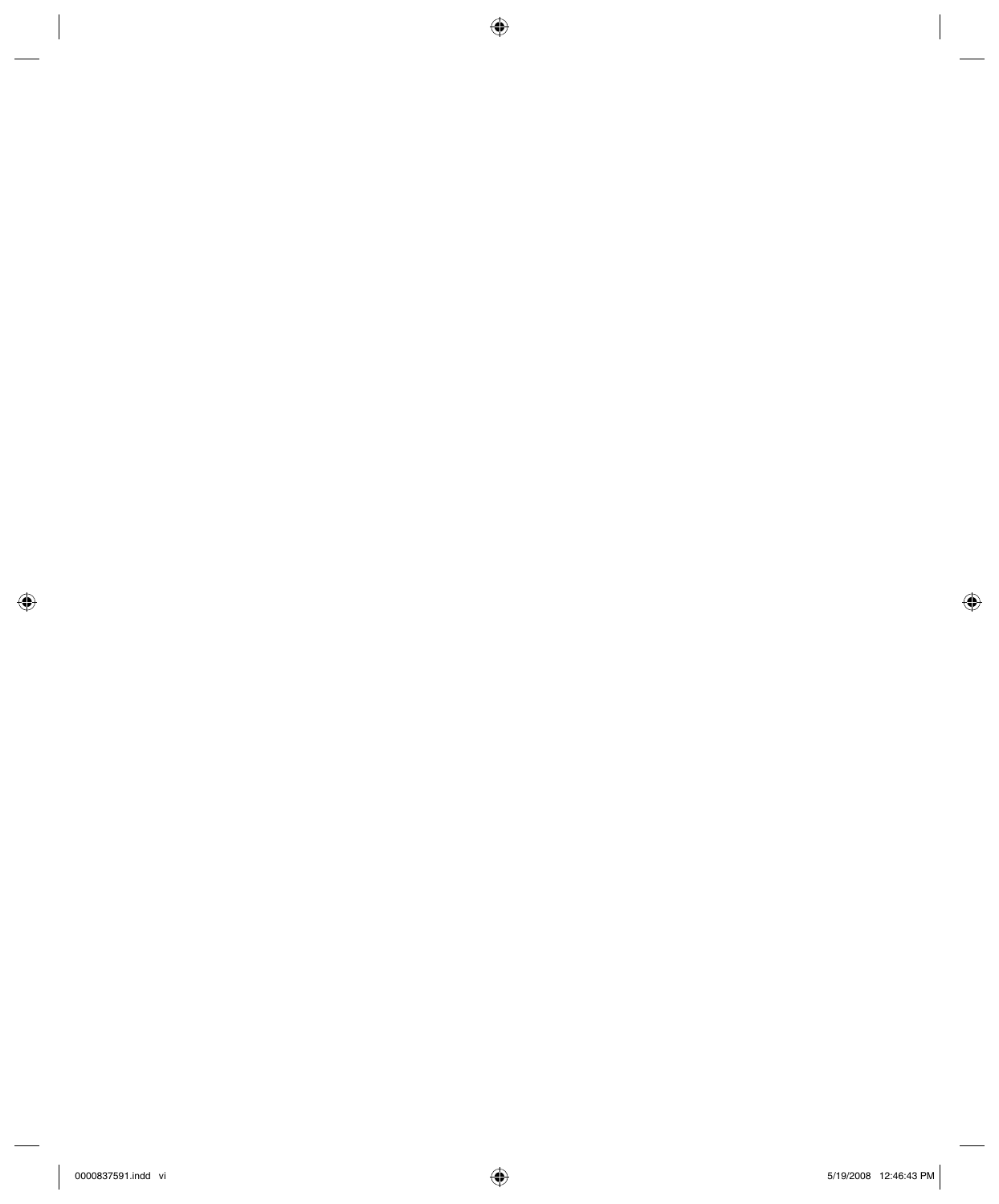$\bigoplus$ 

# **Contents**

| Use a Loop (or a Wait Block) to Wait for an Event to Occur  38 |  |
|----------------------------------------------------------------|--|
|                                                                |  |
|                                                                |  |

vii

 $\bigoplus$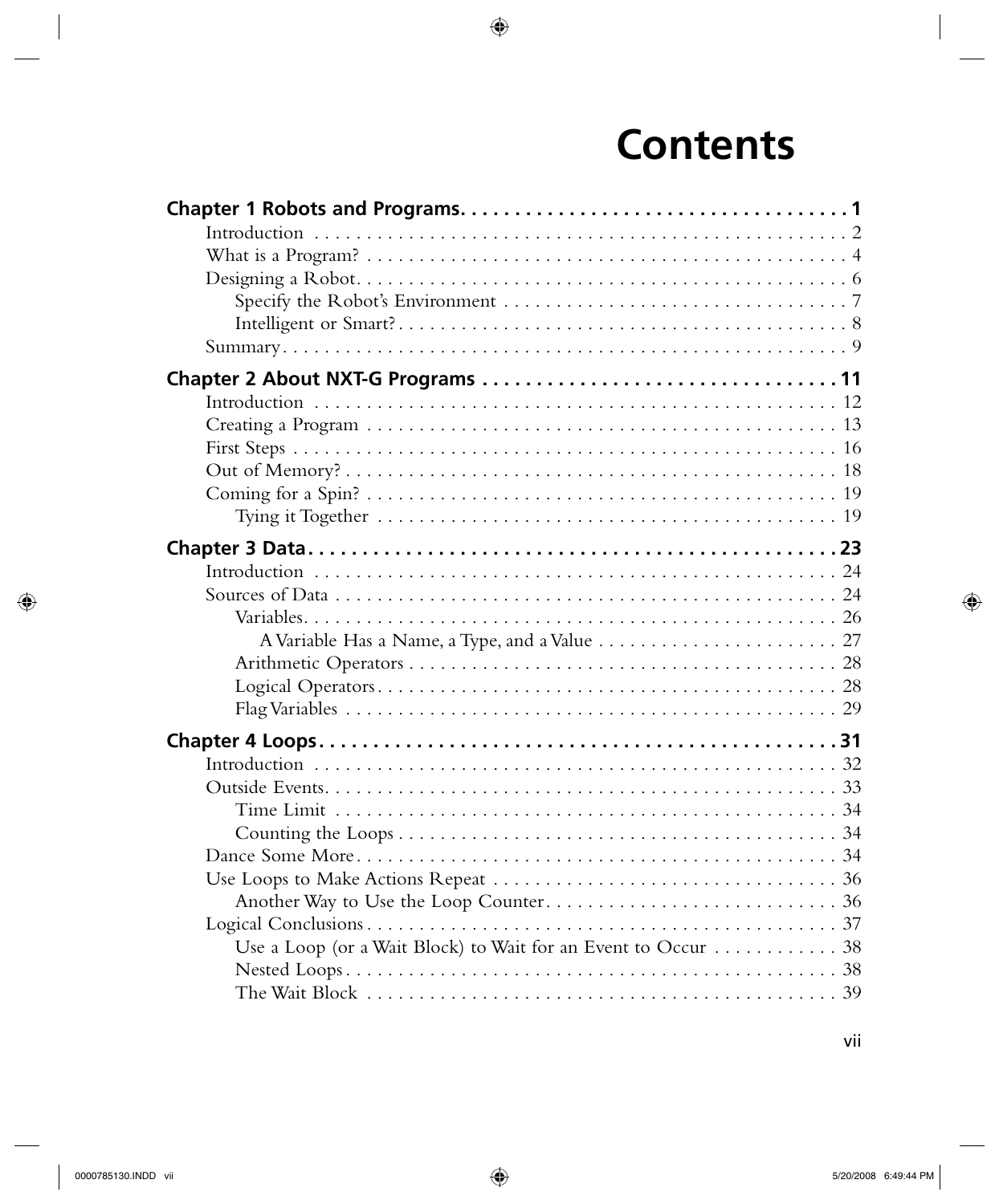$\bigoplus$ 

### **viii Contents**

| Switch Blocks Direct Execution Along Alternative Pathways  44 |  |
|---------------------------------------------------------------|--|
|                                                               |  |
|                                                               |  |
|                                                               |  |
|                                                               |  |
|                                                               |  |
|                                                               |  |
|                                                               |  |
|                                                               |  |
|                                                               |  |
|                                                               |  |
|                                                               |  |
|                                                               |  |
|                                                               |  |
|                                                               |  |
|                                                               |  |
|                                                               |  |
| Chapter 7 Using the Touch Sensor and the NXT Buttons. 71      |  |
|                                                               |  |
|                                                               |  |
|                                                               |  |
|                                                               |  |
|                                                               |  |
|                                                               |  |
|                                                               |  |
|                                                               |  |
|                                                               |  |
| Ultrasonic Search                                             |  |
|                                                               |  |
|                                                               |  |
|                                                               |  |
|                                                               |  |
|                                                               |  |
|                                                               |  |

**www.syngress.com**

 $\bigoplus$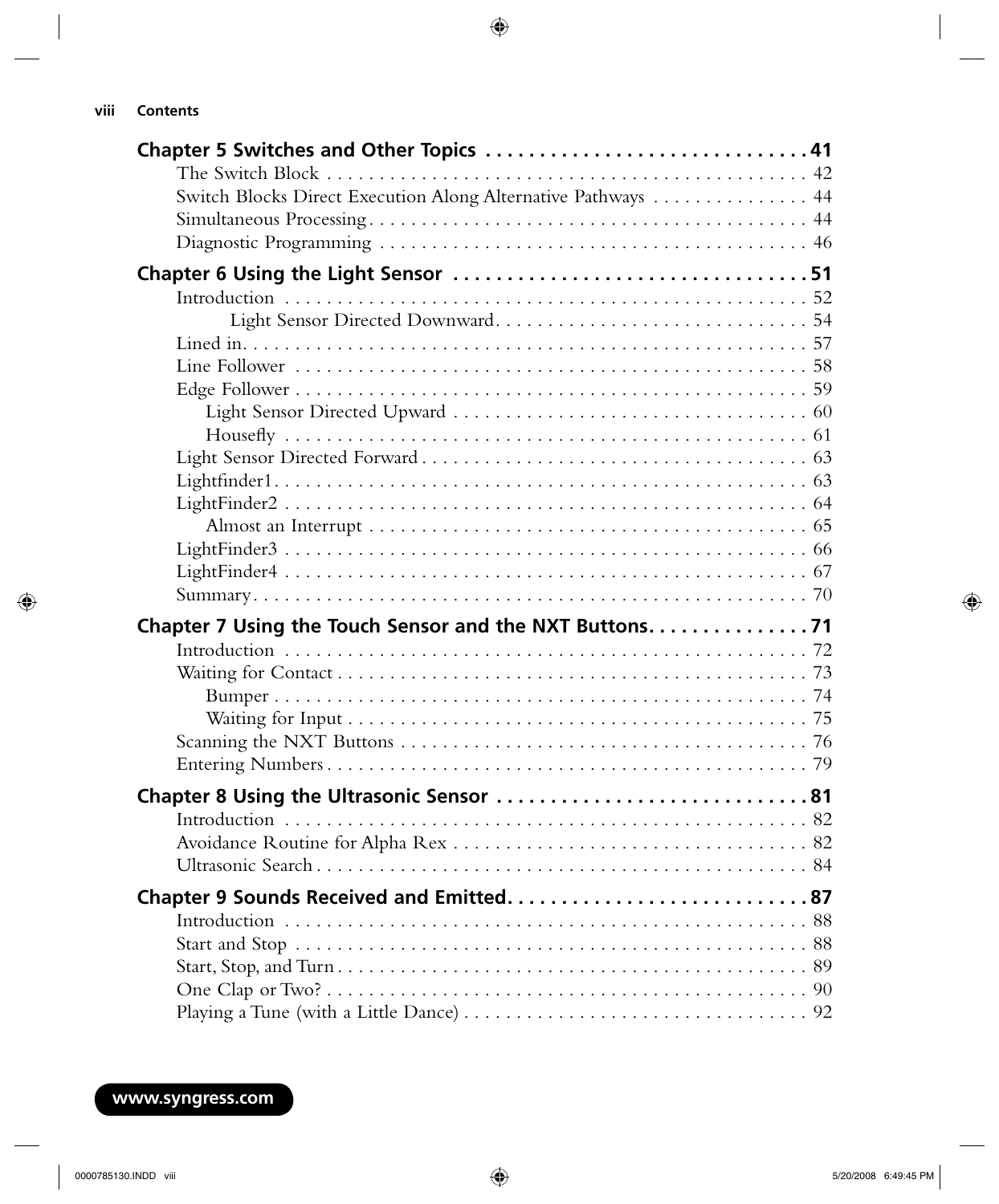**Contents ix**

| Chapter 10 The Magnetic Compass Sensor95 |  |
|------------------------------------------|--|
|                                          |  |
|                                          |  |
|                                          |  |
|                                          |  |
|                                          |  |
|                                          |  |
|                                          |  |
|                                          |  |
|                                          |  |
|                                          |  |
|                                          |  |
|                                          |  |
|                                          |  |
|                                          |  |
|                                          |  |
|                                          |  |
|                                          |  |
|                                          |  |
|                                          |  |
|                                          |  |
|                                          |  |
|                                          |  |
|                                          |  |
|                                          |  |
|                                          |  |
|                                          |  |
|                                          |  |
|                                          |  |
|                                          |  |
|                                          |  |
|                                          |  |
|                                          |  |
|                                          |  |

 $\bigoplus$ 

**www.syngress.com**

 $\bigoplus$ 

0000785130.INDD ix  $\bigoplus$